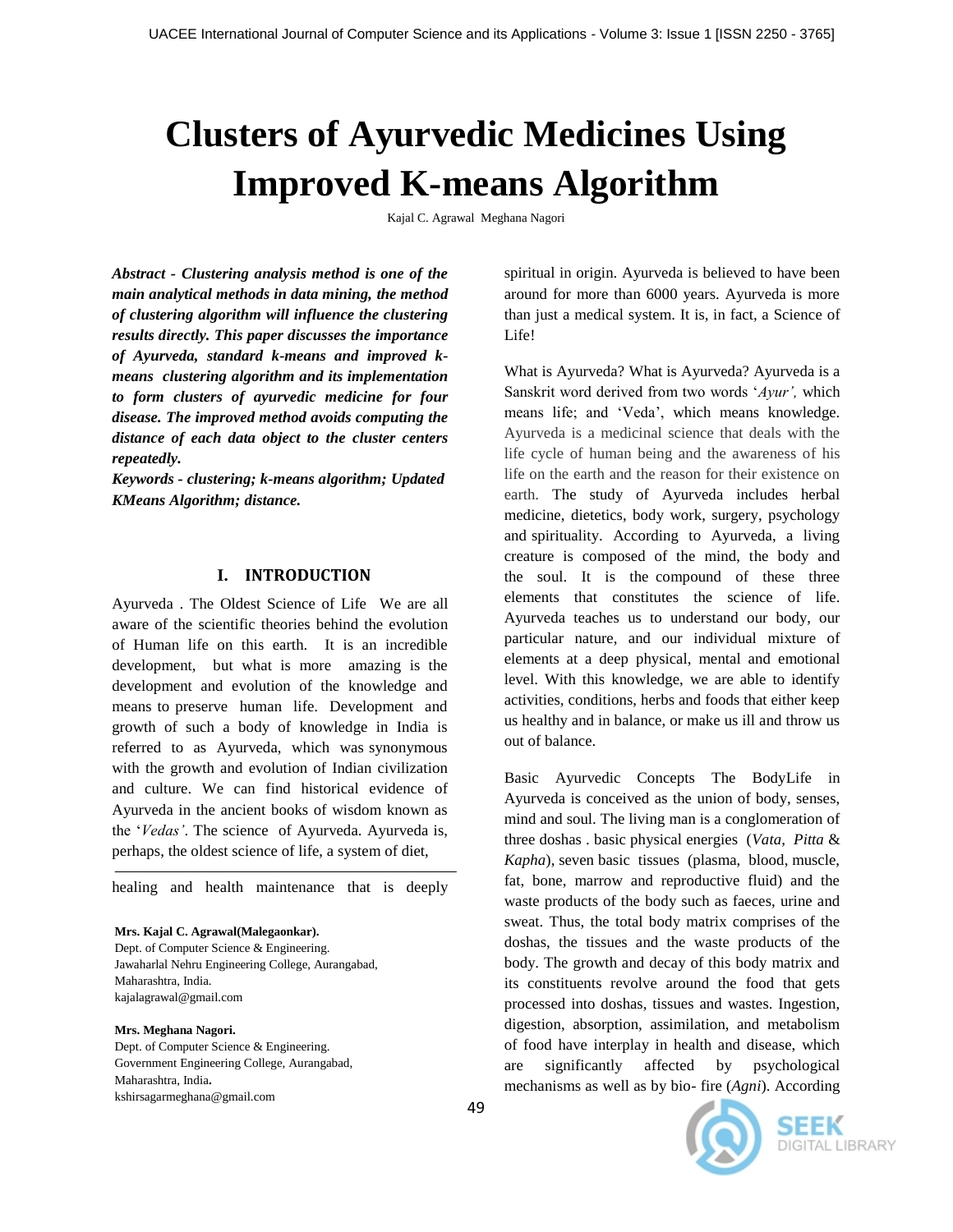to *Ayurveda* all objects in the universe including human body are composed of five basic elements namely, earth, water, fire, air and vacuum (ether).According to Ayurveda, understanding the three doshas is the basis to health and healing. The concept of Vata - Pitta - Kapha is unique to Ayurveda and is very difficult to translate into Western terms. *Vata* is the subtle energy associated with movement . composed of Space and Air.Vata governs all movements within the body. In balance, Vata promotes creativity and flexibility. Out of balance, Vata produces fear and anxiety. *Pitta i*s the energy of assimilation and transformation. Pitta expresses as the body.s metabolic system . made up of Fire and Water. If you have a *Pitta* constitution, you have a very alert and focused mind. In balance, *Pitta* promotes understanding and intelligence. Out of balance, *Pitta* arouses anger, hatred and jealousy. *Kapha* is the energy that forms the body.s structure . bones, muscles, tendons . and provides the glue that holds the cells together, formed from Earth and Water*.* In balance, *Kapha* is expressed as love, calmness and forgiveness. Out of balance, it leads to attachment, greed, and envy.

Health and SicknessAs per Ayurveda - Health or sickness depends on the presence or absence of a balanced state of the total body matrix including the balance between its different constituents.

Diet and Ayurveda In Ayurveda, regulation of diet as therapy has great importance. This is because it considers human body as the product of food. An individual.s mental and spiritual development as well as his temperament is influenced by the quality of food consumed by the individual. Food in human body is transformed first into chyle or *Rasa* and then successive processes involve its conversion into blood, muscle, fat, bone, bone marrow, reproductive elements, and *ojas.* Thus, food is basic to all the metabolic transformations and life activities. Lack of nutrients in food or improper transformation of food leads to a variety of conditions of disease in the human body. It must be emphasized that Ayurveda is not a substitute for Western allopathic medicine. There are many instances when the disease process and acute conditions can best be treated with drugs or surgery. Ayurveda can be used in conjunction with Western medicine to make a person stronger and less likely to be afflicted with disease and/or to rebuild the body after being treated with drugs or surgery. The significance of Ayurveda has increased over a period of time as the practitioners of Ayurveda have become professional practitioners and much trusted from the beginning of 20th century and more and more people have started believing in the science of Ayurveda

Clustering is a way that classifies the raw data reasonably and searches the hidden patterns that may exist in datasets [7]. It is a process of grouping data objects into disjointed clusters so that the data"s in the same cluster are similar, yet data"s belonging to different cluster differ. The demand for organizing the sharp increasing data"s and learning valuable information from data, which makes clustering techniques are widely applied in many application areas such as artificial intelligence, biology, customer relationship management, data compression, data mining, information retrieval, image processing, machine learning, marketing, medicine, pattern recognition, psychology, statistics [3] and so on.

K-means is a numerical, unsupervised, nondeterministic, iterative method. It is simple and very fast, so in many practical applications, the method is proved to be a very effective way that can produce good cluster in results. But it is very suitable for producing globular clusters. Several attempts were made by researchers to improve efficiency of the kmeans algorithms [5].

In the literature [3], there is an improved k-means algorithm based on weights. This is a new partitioning clustering algorithm, which can handle the data"s of numerical attribute, and it also can handle the data"s of symbol attribute. Meanwhile, this method reduces the impact of isolated points and the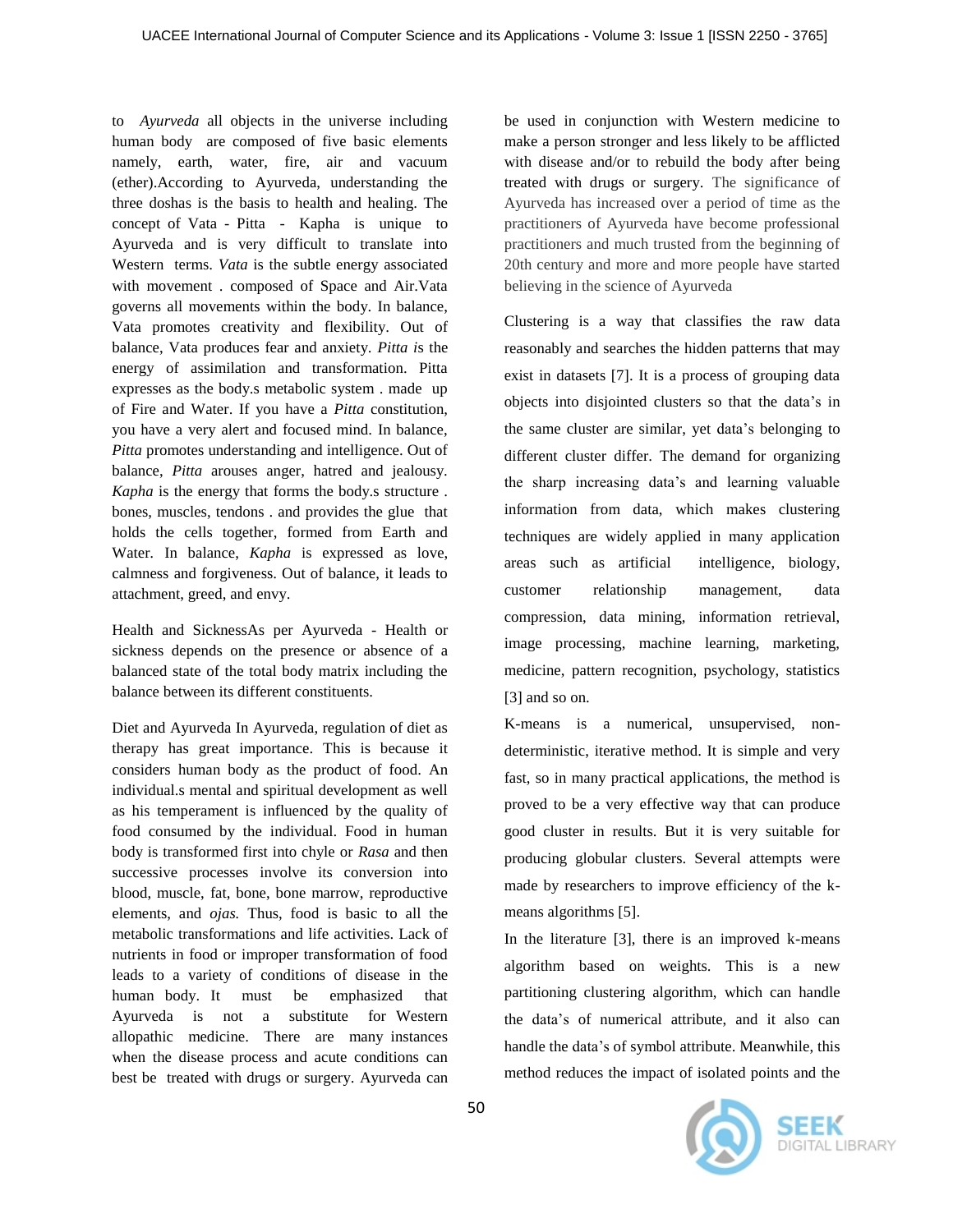"noise", so it enhances the efficiency of clustering. However, this method has No improvement on the complexity of time. This method may produce more accurate clustering results than the standard k-means algorithm, but this method does not have any improvements on the executive time and the time complexity of algorithm. This algorithm can generate the same clustering results as that of the standard kmeans algorithm,This algorithm is superior to the standard k-means method on running time and accuracy, thus enhancing the speed of clustering and improving the time complexity of algorithm. An improved method can effectively shorten the running time.This paper proposed the clusters of medicine on diseases using the standard k-means and improved kmeans algorithms.

This paper includes four parts: The second part details the kmeans algorithm and shows the shortcomings of the standard kmeans algorithm. The third part presents the improved k-means clustering algorithm, the last part of this paper describes the structure of project.

## II. **THE K-MEANS CLUSTERING ALGORITHM**

## *A. The process of k-means algorithm*

This part briefly describes the standard k-means algorithm. Kmeans is a typical clustering algorithm in data mining and which is widely used for clustering large set of data"s. In 1967, MacQueen firstly proposed the k-means algorithm, it was one of the most simple, non-supervised learning algorithms, which was applied to solve the problem of the wellknown cluster [2]. It is a partitioning clustering algorithm, this method is to classify the given date objects into k different clusters through the iterative, converging to a local minimum. So the results of generated clusters are compact and independent. The algorithm consists of two separate phases. The first phase selects k centers randomly, where the value k is fixed in advance. The next phase is to take each data object to the nearest center. Euclidean distance is generally considered to determine the distance between each data object and the cluster centers. When all the data objects are included in some clusters, the first step is completed and an early grouping is done. Recalculating the average of the early formed clusters. This iterative process

Continues repeatedly until the criterion function becomes the minimum. Supposing that the target object is x, xi indicates the average of cluster Ci, criterion function is defined as follows:

$$
E = \sum_{i=1}^{k} \sum_{x \in C_i} \left| x - x_i \right|^2
$$

E is the sum of the squared error of all objects in database. The distance of criterion function is Euclidean distance, which is used for determining the nearest distance between each data objects and cluster center. The Euclidean distance between one vector  $x=(x1, x2, \ldots xn)$  and another vector  $y=(y1, y2)$ ,…yn ), The Euclidean distance d(xi, yi) can be obtained as follow:

$$
d(x_i, y_i) = \left[\sum_{i=1}^{n} (x_i - y_i)^2\right]^{1/2}
$$

The process of k-means algorithm as follow: *Input:*

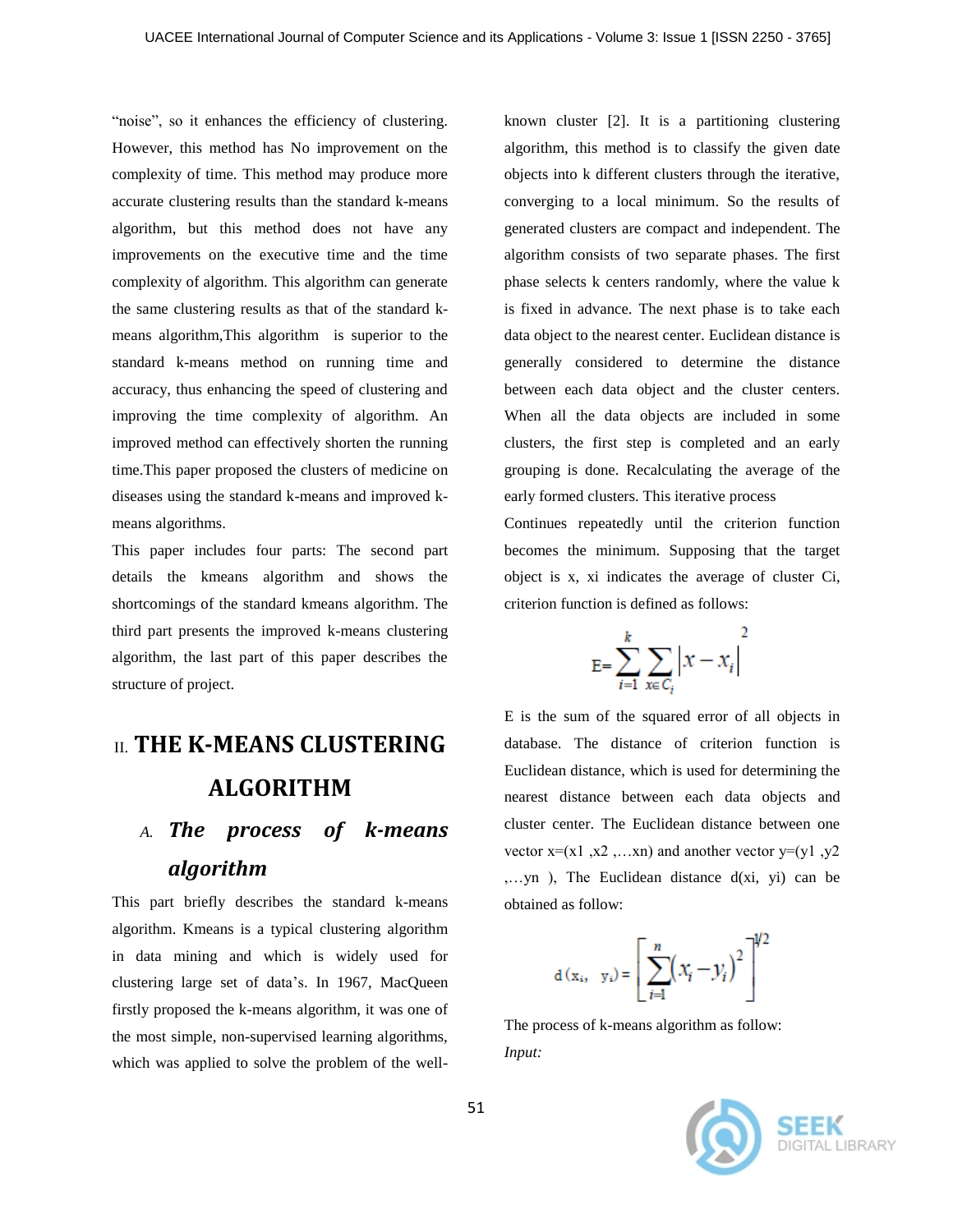Number of desired clusters, k, and a database  $D = \{d1, d2, \ldots, d9\}$ d2,…dn} containing n data objects.

*Output:*

A set of k clusters

Steps:

*1)* Randomly select k data objects from dataset D as initial cluster centers.

*2)* Repeat;

*3)* Calculate the distance between each data object di  $(1 \le i \le n)$  and all k cluster centers  $cj(1 \le i \le k)$  and assign data object di to the nearest cluster.

*4)* For each cluster j  $(1 \le j \le k)$ , recalculate the cluster center*.*

*5)* Until no changing in the center of clusters.

The k-means clustering algorithm always converges to local minimum. Before the k-means algorithm converges, calculations of distance and cluster centers are done while loops are executed a number of times, where the positive integer t is known as the number of k-means iterations. The precise value of t varies depending on the initial starting cluster centers [8]. The distribution of data points has a relationship with the new clustering center, so the computational time complexity of the kmeans algorithm is O(nkt). n is the number of all data objects, k is the number of clusters, t is the iterations of algorithm. Usually requiring  $k \ll n$  and t  $<.$ 

## III. **IMPROVED K-MEANS CLUSTERING ALGORITHM**

The standard k-means algorithm needs to calculate the distance from the each date object to all the centers of k clusters when it executes the iteration each time, which takes up a lot of execution time especially for large-capacity databases. For the

shortcomings of the above k-means algorithm, this paper presents an improved k-means method. The main idea of algorithm is to set two simple data structures to retain the labels of cluster and the distance of all the date objects to the nearest cluster during the each iteration, that can be used in next iteration, we calculate the distance between the current date object and the new cluster center, if the computed distance is smaller than or equal to the distance to the old center, the data object stays in its cluster that was assigned to in previous iteration. Therefore, there is no need to calculate the distance from this data object to the other k-1clustering centers, saving the calculative time to the k-1 cluster centers. Otherwise, we must calculate the distance from the current data object to all k cluster centers, and find the nearest cluster center and assign this point to the nearest cluster center. And then we separately record the label of nearest cluster center and the distance to its center. Because in each iteration some data points still remain in the original cluster, it means that some parts of the data points will not be calculated, saving a total time of calculating the distance, thereby enhancing the efficiency of the algorithm.

The process of the improved algorithm is described as follows:

*Input:*

The number of desired clusters  $k$ , and a database  $D=$ {d1, d2,…dn} containing n data objects.

*Output:*

A set of k clusters

Steps:

*1)* Randomly select k objects from dataset D as initial cluster centers.

*2)* Calculate the distance between each data object di

 $(1 \le i \le n)$  and all k cluster centers cj  $(1 \le i \le k)$  as

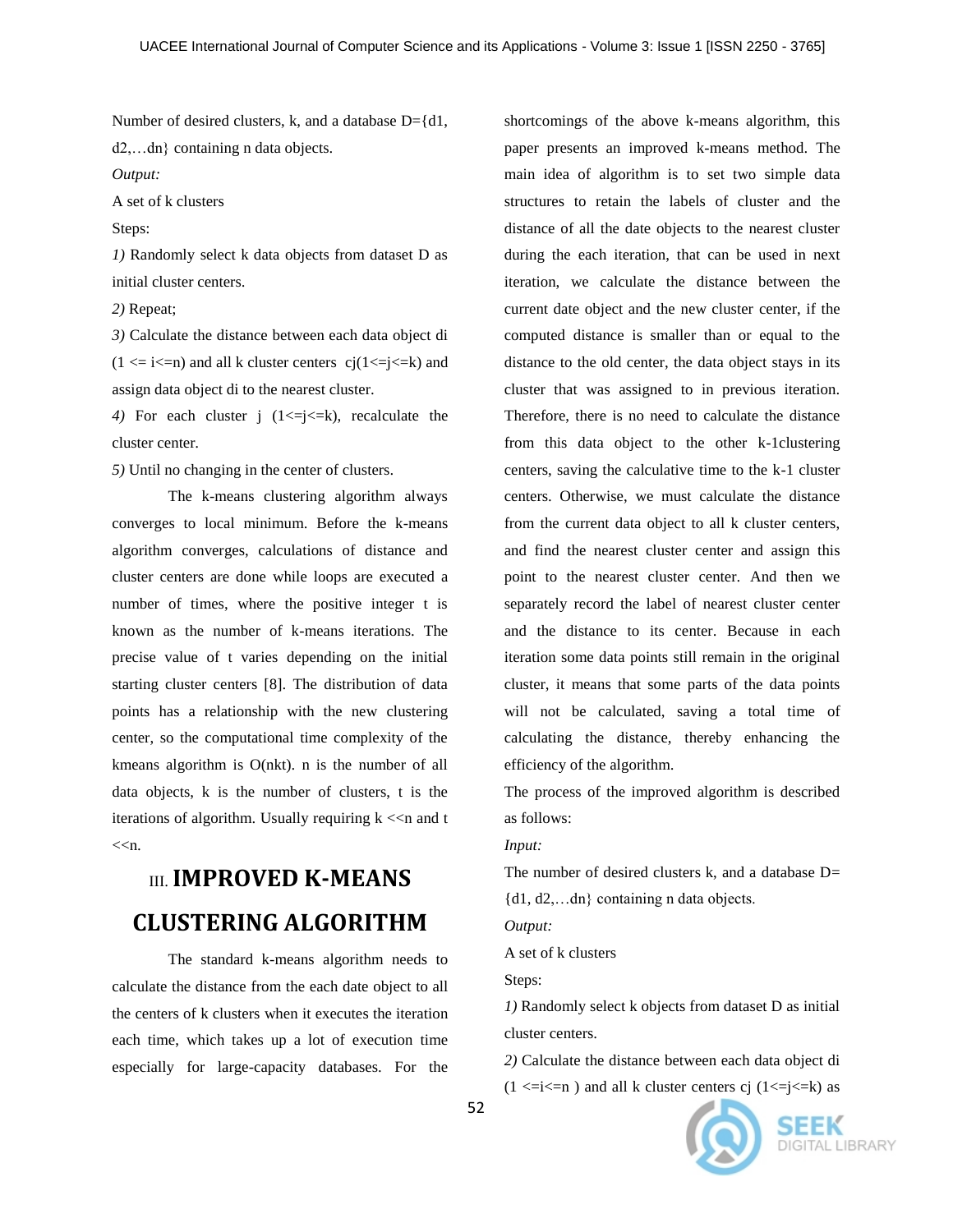Euclidean distance d(di , cj) and assign data object di to the nearest cluster.

*3)* For each data object di, find the closest center cj and assign di to cluster center j;

*4)* Store the label of cluster center in which data object di is and the distance of data object di to the nearest cluster and store them in array Cluster[ ] and the Dist[] separately. Set Cluster[i]=j, j is the label of nearest cluster. Set  $Dist[i]=d(di, cj), d(di, cj)$  is the nearest Euclidean distance to the closest center.

*5)* For each cluster  $j(1\leq i \leq k)$ , recalculate the cluster center;

*6)* Repeat

*7)* For each data object di Compute its distance to the center of the present nearest cluster;

*a)* If this distance is less than or equal to Dist[i], the data object stays in the initial cluster;

*b)* Else

For every cluster center  $cj(1 \leq j \leq k)$ , compute the distance  $d(di, cj)$ of each data object to all the center, assign the data object di to the nearest center cj. Set Cluster[i]=j;

Set Dist[i]=  $d(di, cj)$ ;

*8)* For each cluster center  $j(1 \le j \le k)$ , recalculate the centers;

*9)* Until the convergence criteria is met.

*10)* Output the clustering results;

The improved algorithm requires two data structure (Cluster[ ]and Dist[ ] )to keep the some information in each iteration which is used in the next iteration. Array cluster[ ] is used for keep the label of the closest center while data structure Dist[ ] stores the Euclidean distance of data object to the closest center. The information in data structure allows this function to reduce the number of distance calculation required to assign each data object to the nearest

cluster, and this method makes the improved k-means algorithm faster than the standard k-means algorithm.

This paper proposes an improved k-means algorithm, to obtain the initial cluster, time complexity of the improved kmeans algorithm is O(nk). Here some data points remain in the original clusters, while the others move to other clusters. If the data point retains in the original cluster, this needs  $O(1)$ , else  $O(k)$ . With the convergence of clustering algorithm, the number of data points moved from their cluster will reduce. If half of the data points move from their cluster, the time complexity is  $O(nk/2)$ . Hence the total time complexity is O(nk). While the standard k-means clustering algorithm require O(nkt). So the proposed k-means algorithm in this paper can effectively improve the speed of clustering and reduce the computational complexity. But the improved kmeans algorithm requires the pre estimated the number of clusters, k, which is the same to the standard k-means algorithm. If you want to get to the optimal solution, you must test the different value of k.

## IV. **IMPLEMENTATION**

- A. We considered four disease.
- B. Prepared the database according to that disease.
- C. Graphical Representation.

We are using Weka 3.7.7 release to demonstrate the clustering of data using Improvised KMeans Clustering Algorithm. For this purpose we are reprogramming Weka 3.7.7 and adding an Improved K-Means Clustering algorithm to its libraries. That will result in representation of clustering by both Simple KMeans



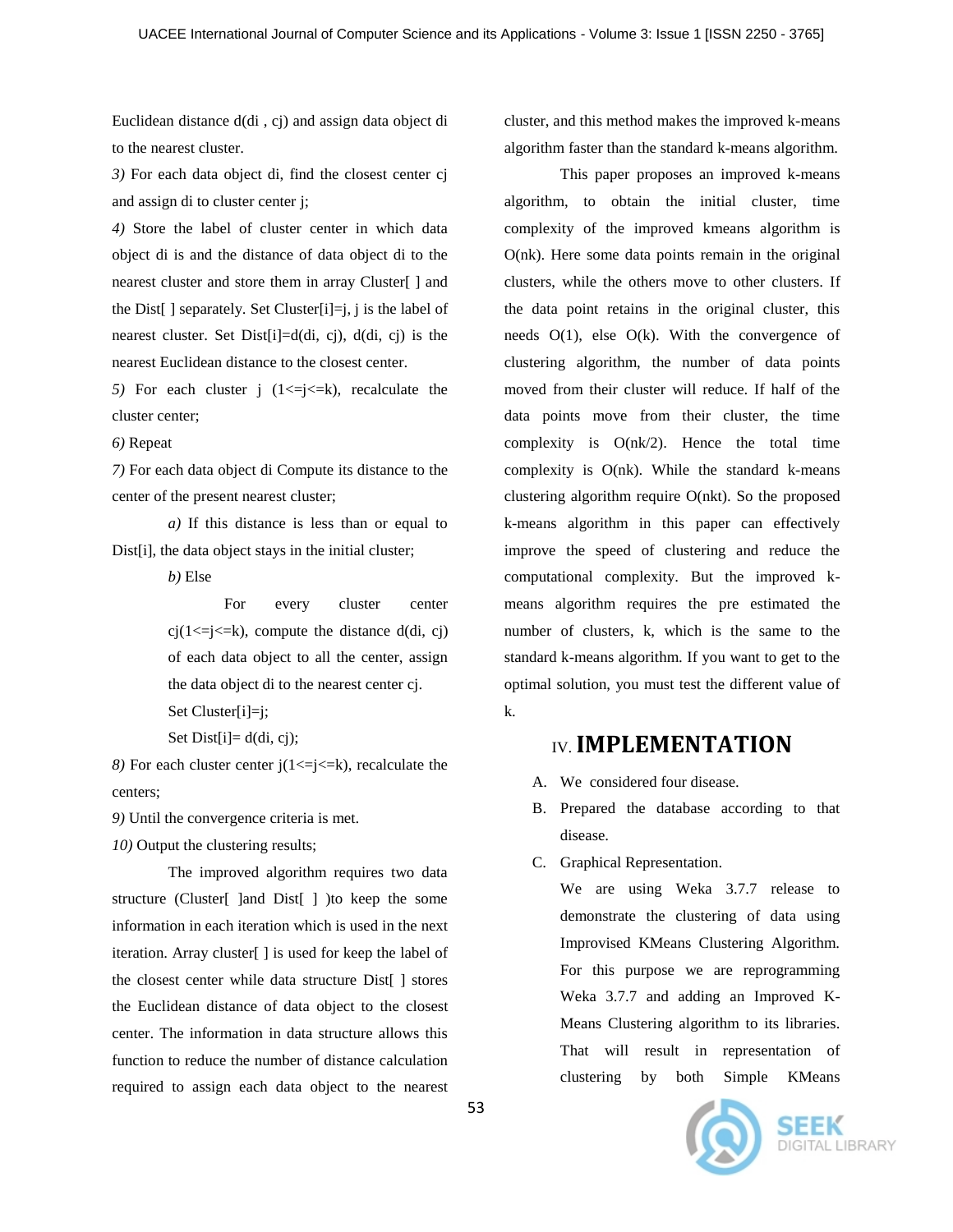Algorithm & Improved KMeans Algorithm. We are reprogramming this tool using Java 6 programming in Netbeans 6.0.1.

D. Backend.

We are using ARFF& MS Access databases for this project.

## IV. **DATABASE**

### Database Design

*A. Disease*

| Field | l'vpe  |
|-------|--------|
| Sr no | Number |
| Name  | Text   |

### *B. Kalp (Medicine)*

| Field | vne    |
|-------|--------|
| Sr no | Number |
| Vame  | Text   |

*C. Herbs*

| Field  | vne    |
|--------|--------|
| Sr no  | Number |
| H Name | Text   |

*D. Disease to Kalp Relational Table*

| Field   | Type   |
|---------|--------|
| Sr no   | Number |
| Disease | Number |
| Kalp    | Number |

*E. Kalp to Herbs Relational Table*

| Field   | Type   |
|---------|--------|
| Sr no   | Number |
| Kalp    | Number |
| Disease | Number |

## *REFERENCES*

[1] Yuan F, Meng Z. H, Zhang H. X and Dong C. R, "A New Algorithm to Get the Initial Centroids," Proc. of the 3rd International Conference on Machine Learning and Cybernetics, pp. 26–29, August 2004.

[2] Sun Jigui, Liu Jie, Zhao Lianyu, "Clustering algorithms Research",Journal of Software ,Vol 19,No 1, pp.48-61,January 2008.

[3] Sun Shibao, Qin Keyun,"Research on Modified kmeans Data Cluster Algorithm"I. S. Jacobs and C. P. Bean, "Fine particles, thin films and exchange anisotropy," Computer Engineering, vol.33, No.13, pp.200–201,July 2007.

[4] Merz C and Murphy P, UCI Repository of Machine Learning Databases, Available:

ftp://ftp.ics.uci.edu/pub/machine-learning-databases

[5] Fahim A M,Salem A M,Torkey F A, "An efficient enhanced k-means clustering algorithm" Journal of Zhejiang University Science A, Vol.10, pp:1626-1633,July 2006.

[6] Zhao YC, Song J. GDILC: A grid-based density isoline clustering algorithm. In: Zhong YX, Cui S, Yang Y, eds. Proc. of the Internet Conf. on Info-Net. Beijing: IEEE Press, 2001. 140−145.

http://ieeexplore.ieee.org/iel5/7719/21161/00982709. pdf

[7] Huang Z, "Extensions to the k-means algorithm for clustering large data sets with categorical values," Data Mining and Knowledge Discovery, Vol.2, pp:283–304, 1998.

[8] K.A.Abdul Nazeer, M.P.Sebastian, "Improving the Accuracy and Efficiency of the k-means Clustering Algorithm",Proceeding of the World Congress on Engineering, vol 1,london, July 2009.

[9] Fred ALN, Leitão JMN. Partitional vs hierarchical clustering using a minimum grammar complexity approach. In: Proc. of the SSPR & SPR 2000. LNCS 1876, 2000. 193−202.

[http://www.sigmod.org/dblp/db/conf/sspr/sspr2000.ht](http://www.sigmod.org/dblp/db/conf/sspr/sspr2000.htm)

### [m](http://www.sigmod.org/dblp/db/conf/sspr/sspr2000.htm)

[10] Gelbard R, Spiegler I. Hempel's raven paradox: A positive approach to cluster analysis. Computers and Operations Research, 2000,27(4):305−320.

[11] Huang Z. A fast clustering algorithm to cluster very large categorical data sets in data mining. In: Proc. of the SIGMOD Workshop on Research Issues on Data Mining and Knowledge Discovery. Tucson, 1997. 146−151.http://www.informatik.unitrier.de/~ley/db/conf/sigmod/sigmod97.html

[12] Ding C, He X. K-Nearest-Neighbor in data clustering: Incorporating local information into global optimization. In: Proc. of the ACM Symp. On Applied Computing. Nicosia: ACM Press, 2004. 584−589.http://www.acm.org/conferences/sac/sac200 4/

[13] Hinneburg A,Keim D.An efficient approach to clustering in large multimedia databases with noise.In:Agrawal R,Stolorz PE,Piatetsky- Shapiro G,eds.Proc.of the 4th Int"l Conf.on Knowledge